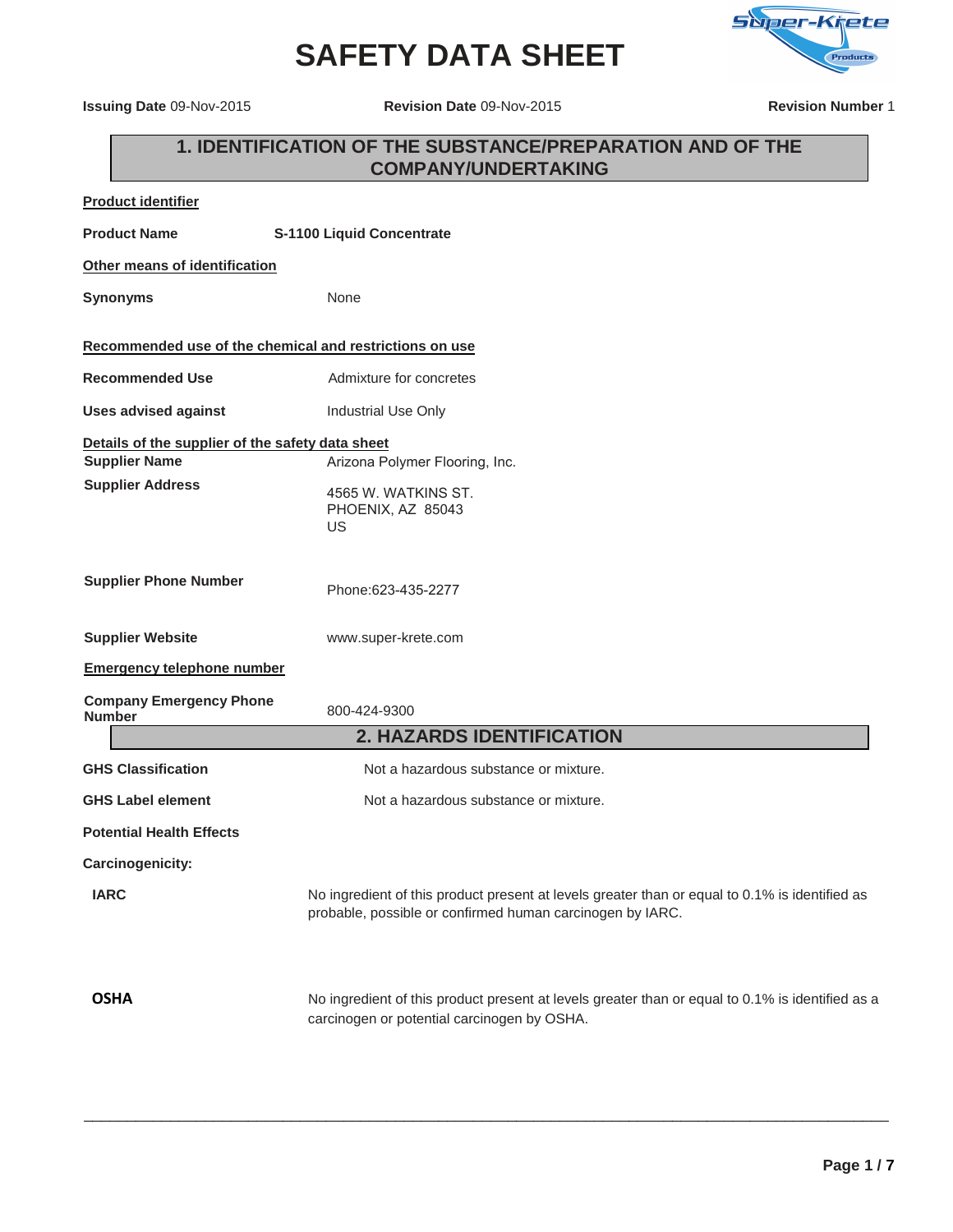| <b>NTP</b>  | No ingredient of this product present at levels greater than or equal to 0.1% is identified as a<br>known or anticipated carcinogen by NTP. |
|-------------|---------------------------------------------------------------------------------------------------------------------------------------------|
| Appearance: | Liquid                                                                                                                                      |
| Color:      | White                                                                                                                                       |
| Odor:       | Sweet                                                                                                                                       |

### **3. COMPOSITION/INFORMATION ON INGREDIENTS**

| <b>Substance/Mixture</b>         | Mixture                                                                                                             |  |
|----------------------------------|---------------------------------------------------------------------------------------------------------------------|--|
| <b>Hazardous Ingredients</b>     | Contains no hazardous ingredients according to the GHS.                                                             |  |
| <b>4. FIRST AID MEASURES</b>     |                                                                                                                     |  |
|                                  |                                                                                                                     |  |
| <b>First aid measures</b>        |                                                                                                                     |  |
| <b>General Advice</b>            | Show this safety data sheet to the doctor in attendance.                                                            |  |
| Eye contact                      | Flush eyes with water at least 15 minutes. Get medical attention if eye irritation<br>develops or persists.         |  |
| <b>Skin contact</b>              | Wash off with soap and water.                                                                                       |  |
| <b>Inhalation</b>                | Remove to fresh air. If symptoms persist, call a physician.                                                         |  |
| Ingestion                        | Do not induce vomiting. Seek medical attention if symptoms develop. Provide medical<br>care provider with this SDS. |  |
| <b>5. FIRE-FIGHTING MEASURES</b> |                                                                                                                     |  |

#### **Suitable Extinguishing Media**

Not combustible. Use measure that are appropriate to local circumstances and the surrounding environment.

#### **Unsuitable extinguishing media**

None.

#### **Specific hazards during firefighting**

Cool closed containers exposed to fire with water spray.

#### **Further Information**

This product is an aqueous mixture that will not burn. Dried product film will burn in a fire.

### **6. ACCIDENTAL RELEASE MEASURES**

\_\_\_\_\_\_\_\_\_\_\_\_\_\_\_\_\_\_\_\_\_\_\_\_\_\_\_\_\_\_\_\_\_\_\_\_\_\_\_\_\_\_\_\_\_\_\_\_\_\_\_\_\_\_\_\_\_\_\_\_\_\_\_\_\_\_\_\_\_\_\_\_\_\_\_\_\_\_\_\_\_\_\_\_\_\_\_\_\_\_\_\_\_

#### **Personal precautions, protective equipment and emergency procedures:**

Refer to protective measures listed in Sections 7 and 8.

#### **Environmental precautions:**

No special environmental precautions required. Prevent product form entering drains.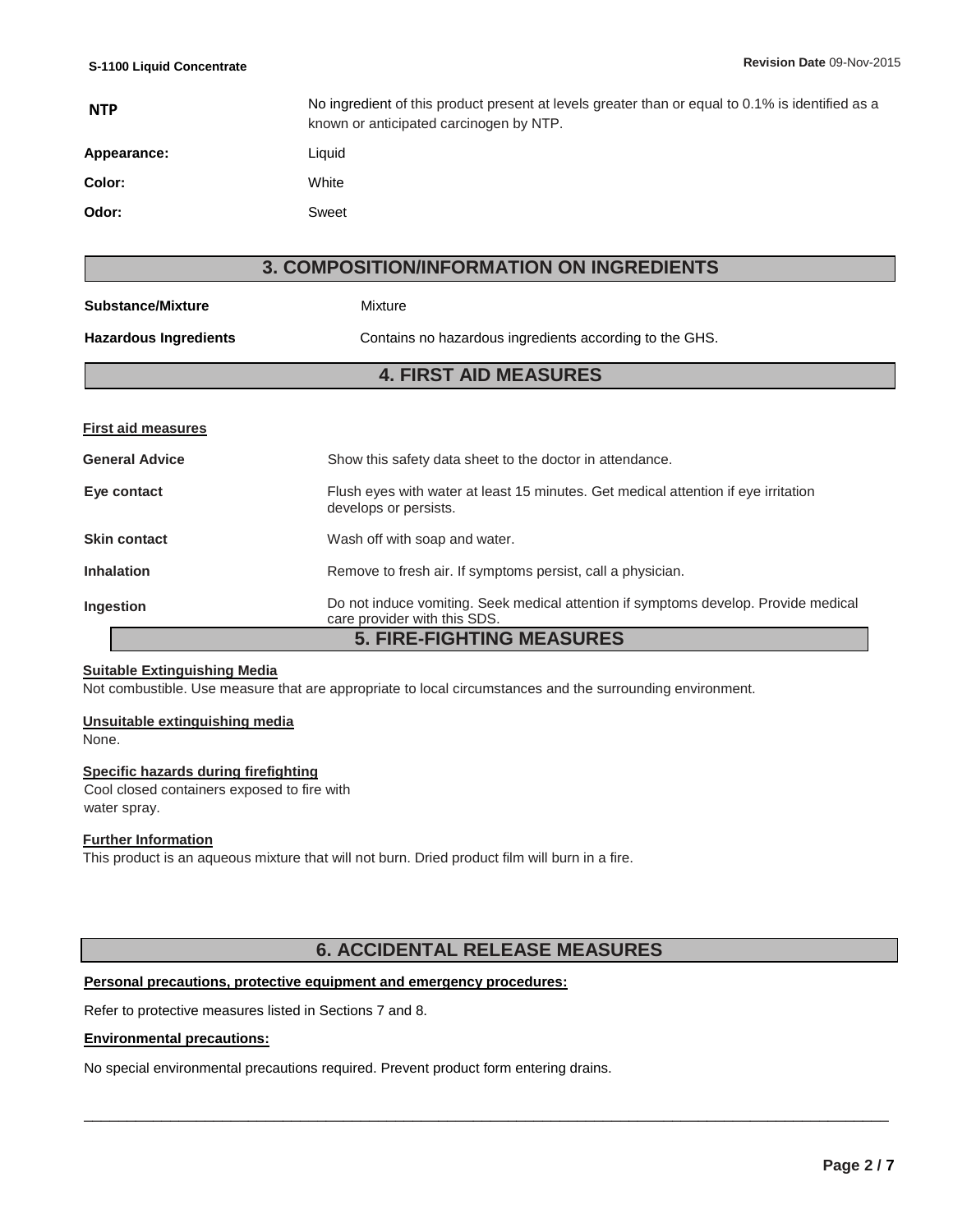### **Methods and material for containment and cleaning up:**

Soak up with inert absorbent material (e.g. sand, silica gel, acid binder, universal binder, sawdust)

|                                                                                          | <b>7. HANDLING AND STORAGE</b>                                         |
|------------------------------------------------------------------------------------------|------------------------------------------------------------------------|
| Advice on safe handling:<br>No special precautions are needed in handling this material. |                                                                        |
| <b>Conditions for safe storage:</b>                                                      | Keep container closed when not in use. Keep in a dry, cool place.      |
| <b>Materials to avoid:</b>                                                               | Do not freeze. No special restrictions on storage with other products. |
| Storage temperature:                                                                     | $>=$ 40 °F                                                             |

## **8. EXPOSURE CONTROLS/PERSONAL PROTECTION**

\_\_\_\_\_\_\_\_\_\_\_\_\_\_\_\_\_\_\_\_\_\_\_\_\_\_\_\_\_\_\_\_\_\_\_\_\_\_\_\_\_\_\_\_\_\_\_\_\_\_\_\_\_\_\_\_\_\_\_\_\_\_\_\_\_\_\_\_\_\_\_\_\_\_\_\_\_\_\_\_\_\_\_\_\_\_\_\_\_\_\_\_\_

\_\_\_\_\_\_\_\_\_\_\_\_\_\_\_\_\_\_\_\_\_\_\_\_\_\_\_\_\_\_\_\_\_\_\_\_\_\_\_\_\_\_\_\_\_\_\_\_\_\_\_\_\_\_\_\_\_\_\_\_\_\_\_\_\_\_\_\_\_\_\_\_\_\_\_\_\_\_\_\_\_\_\_\_\_\_\_\_\_\_\_\_\_

**Ingredients with workplace control parameters:** Contains no substances with occupational exposure limit values.

**Personal protective equipment:**

| <b>Eye/face protection</b>                                                                                                                                                    | Safety glasses.                                                |
|-------------------------------------------------------------------------------------------------------------------------------------------------------------------------------|----------------------------------------------------------------|
| Skin and body protection                                                                                                                                                      | Wear nitrile rubber protective gloves and protective clothing. |
| No personal respiratory protective equipment normally required.<br><b>Respiratory protection</b><br>In case of insufficient ventilation, wear suitable respiratory equipment. |                                                                |
| <b>Protective measures</b>                                                                                                                                                    | No special protective equipment required.                      |

(e.g. sand, silica gel, acid binder, universal binder, sawdust.)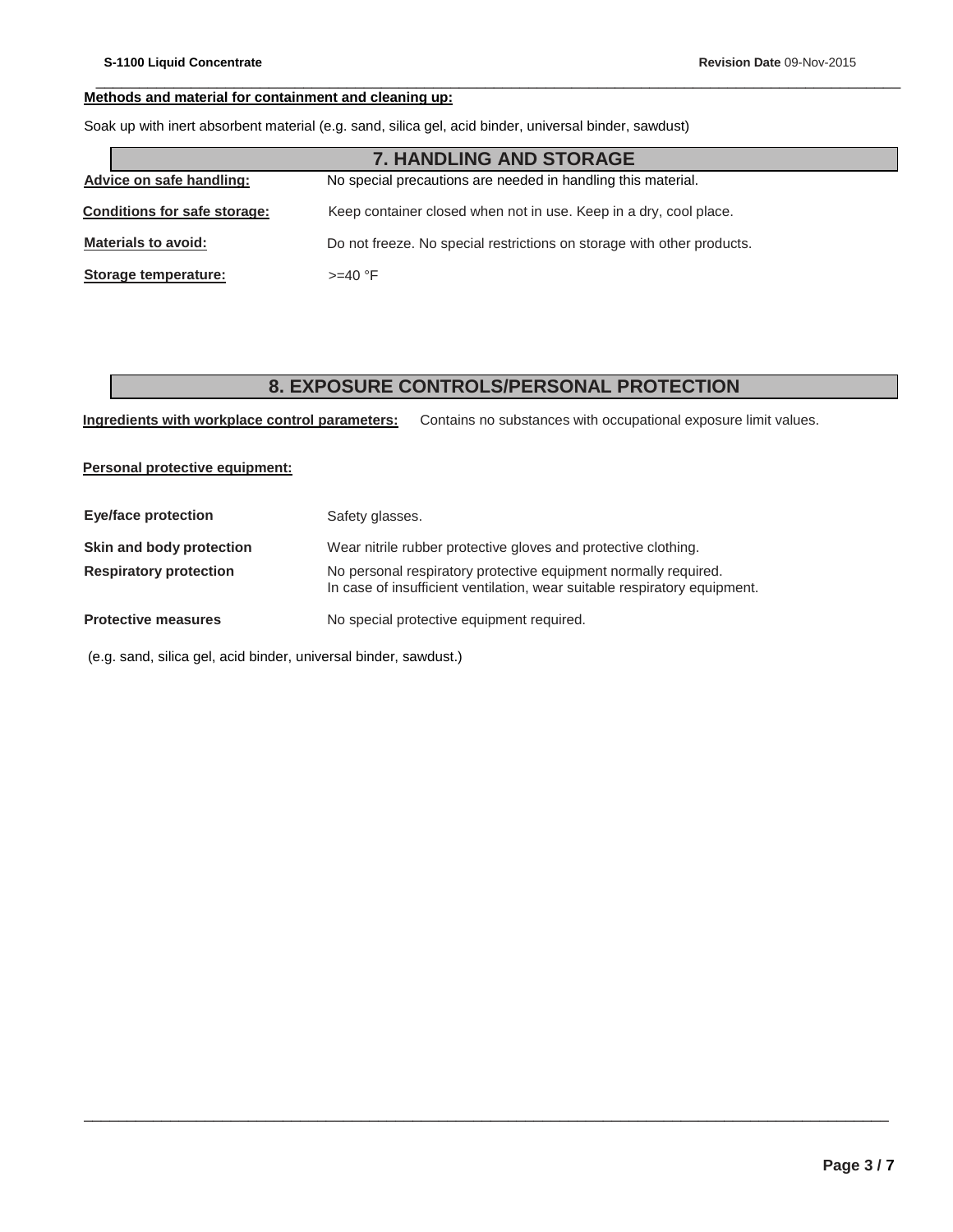# **9. PHYSICAL AND CHEMICAL PROPERTIES**

\_\_\_\_\_\_\_\_\_\_\_\_\_\_\_\_\_\_\_\_\_\_\_\_\_\_\_\_\_\_\_\_\_\_\_\_\_\_\_\_\_\_\_\_\_\_\_\_\_\_\_\_\_\_\_\_\_\_\_\_\_\_\_\_\_\_\_\_\_\_\_\_\_\_\_\_\_\_\_\_\_\_\_\_\_\_\_\_\_\_\_\_

#### **Physical and Chemical Properties**

| <b>Physical state</b>                       | Liquid                                |                       |                          |
|---------------------------------------------|---------------------------------------|-----------------------|--------------------------|
| Appearance                                  | Milky white                           | Odor                  | Sweet                    |
| Color                                       | White                                 | <b>Odor Threshold</b> | No information available |
| <b>Property</b>                             | <b>Values</b>                         | <b>Remarks Method</b> |                          |
| рH                                          | $4.0 - 6.0$                           | None known            |                          |
| <b>Melting / freezing point</b>             | 32 °F                                 | None known            |                          |
| Boiling point / boiling range               | 212 °C / 414 °F                       | None known            |                          |
| <b>Flash Point</b>                          | No data available                     | None known            |                          |
| <b>Evaporation Rate</b>                     | No data available                     | None known            |                          |
| Flammability (solid, gas)                   | Not classified as flammability hazard | None known            |                          |
| <b>Flammability Limit in Air</b>            |                                       |                       |                          |
| <b>Upper flammability limit</b>             | No data available                     |                       |                          |
| <b>Lower flammability limit</b>             | No data available                     |                       |                          |
| Vapor pressure                              | No data available                     | None known            |                          |
| <b>Vapor density</b>                        | No data available                     | None known            |                          |
| <b>Specific Gravity</b>                     | 1.07                                  | None known            |                          |
| <b>Density</b>                              | $8.70 - 9.0$ lb/gal                   | None known            |                          |
| <b>Water Solubility</b>                     | Dispersible                           | None known            |                          |
| Solubility in other solvents                | No data available                     | None known            |                          |
| <b>Partition coefficient:</b>               |                                       | None known            |                          |
| n-octanol/water                             | No data available                     | None known            |                          |
| <b>Autoignition temperature</b>             | No data available                     | None known            |                          |
| <b>Decomposition temperature</b>            | No data available                     | None known            |                          |
| <b>Kinematic viscosity</b>                  | No data available                     | None known            |                          |
| <b>Dynamic viscosity</b>                    | $1,900 - 2,800$ cP                    |                       |                          |
| Solid Content, % by weight                  | $53 - 56$                             |                       |                          |
| VOC, % by weight                            | 0.16                                  |                       |                          |
| <b>Explosive properties</b>                 | No data available                     |                       |                          |
| <b>Oxidizing properties</b>                 | No data available                     |                       |                          |
| <b>Other Information</b>                    |                                       |                       |                          |
| <b>Softening Point</b>                      | No data available                     |                       |                          |
| <b>VOC Content (%)</b>                      | No data available                     |                       |                          |
| <b>Particle Size</b>                        | No data available                     |                       |                          |
| <b>Particle Size Distribution</b><br>S-1100 |                                       |                       |                          |

# **10. STABILITY AND REACTIVITY**

\_\_\_\_\_\_\_\_\_\_\_\_\_\_\_\_\_\_\_\_\_\_\_\_\_\_\_\_\_\_\_\_\_\_\_\_\_\_\_\_\_\_\_\_\_\_\_\_\_\_\_\_\_\_\_\_\_\_\_\_\_\_\_\_\_\_\_\_\_\_\_\_\_\_\_\_\_\_\_\_\_\_\_\_\_\_\_\_\_\_\_\_

#### **Chemical stability**

This product is chemically stable. **Possibility of Hazardous Reactions**  Hazardous polymerization does not occur. **Hazardous decomposition products** Stable under normal conditions.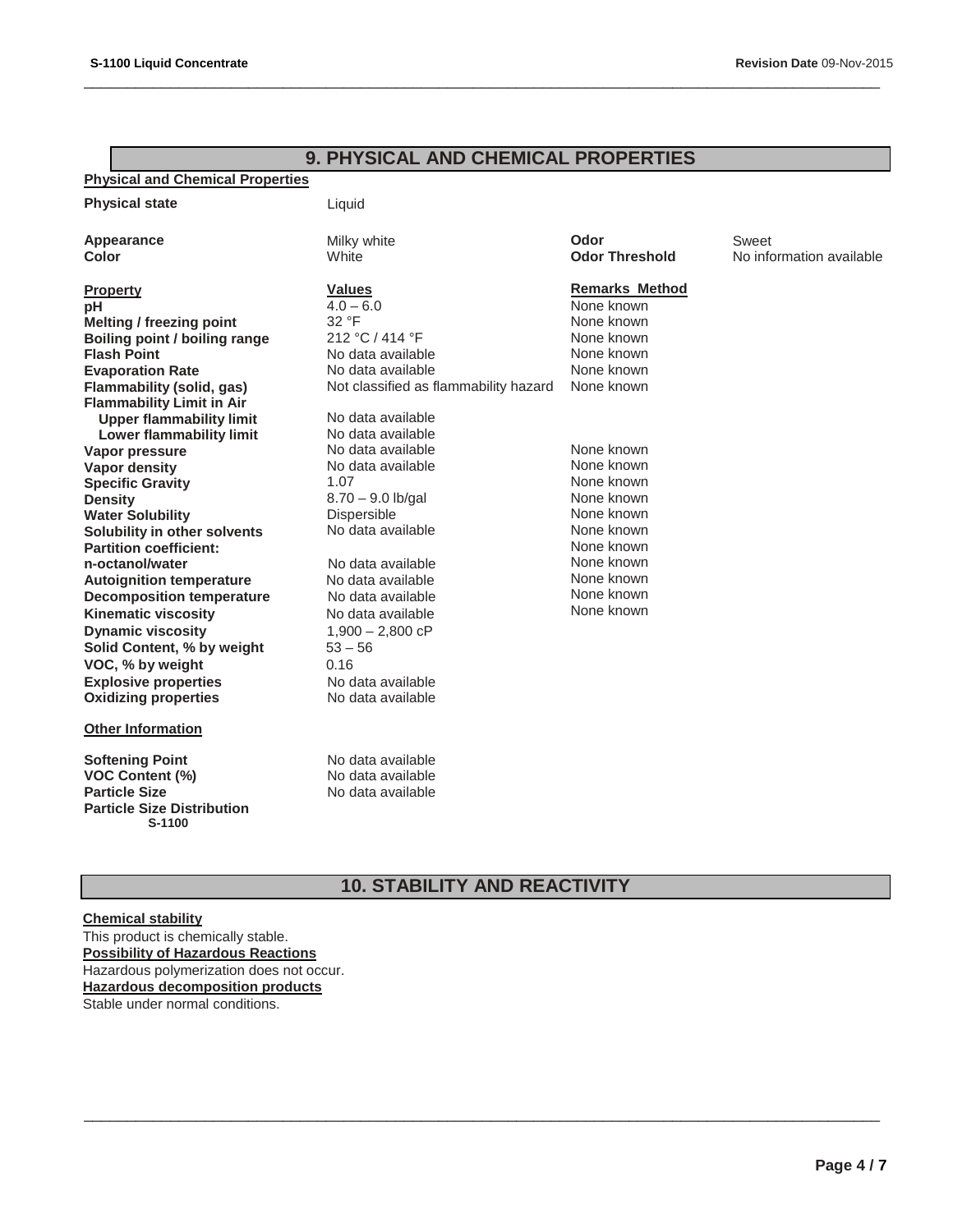# **11. TOXICOLOGICAL INFORMATION**

\_\_\_\_\_\_\_\_\_\_\_\_\_\_\_\_\_\_\_\_\_\_\_\_\_\_\_\_\_\_\_\_\_\_\_\_\_\_\_\_\_\_\_\_\_\_\_\_\_\_\_\_\_\_\_\_\_\_\_\_\_\_\_\_\_\_\_\_\_\_\_\_\_\_\_\_\_\_\_\_\_\_\_\_\_\_\_\_\_\_\_\_

### **Acute Toxicity**

### **Product:**

| <b>Acute Oral Toxicity:</b>       | Acute toxicity estimate: $> 5,000$ mg/kg.<br>Method: Calculation method |  |
|-----------------------------------|-------------------------------------------------------------------------|--|
| <b>Acute Dermal Toxicity:</b>     | Acute toxicity estimate: $> 5,000$ mg/kg.<br>Method: Calculation method |  |
| <b>Skin corrosion/irritation</b>  | No data available.                                                      |  |
| Serious eye damage/eye irritation | No data available.                                                      |  |
| Respiratory or skin sensitization | No data available.                                                      |  |
| <b>Germ cell mutagenicity</b>     | No data available.                                                      |  |
| Carcinogenicity                   | No data available.                                                      |  |
| <b>Reproductive toxicity</b>      | No data available.                                                      |  |
| STOT-single exposure              | No data available.                                                      |  |
| STOT-repeated exposure            | No data available.                                                      |  |
| <b>Aspiration toxicity</b>        | No data available.                                                      |  |

# **12. ECOLOGICAL INFORMATION**

| <b>Ecotoxicity</b>              | No data available. |
|---------------------------------|--------------------|
| Persistence and degradability   | No data available. |
| <b>Biaccumulative potential</b> | No data available. |
| <b>Mobility in soil</b>         | No data available. |
| Other adverse effects           | No data available. |

# **13. DISPOSAL CONSIDERATIONS**

| Disposal methods<br><b>Waste from residues:</b> | To the best of our knowledge, this product does not meet the hazardous waste under the<br>U.S. EPA Hazardous Waste Regulations 40 CFR 261. Solidify and dispose of in an<br>approved landfill. Consult state, local or provincial authorities for more restrictive<br>requirements. |
|-------------------------------------------------|-------------------------------------------------------------------------------------------------------------------------------------------------------------------------------------------------------------------------------------------------------------------------------------|
|                                                 | The hazard and precautionary statements displayed on the label also apply to any residues<br>left in the container.                                                                                                                                                                 |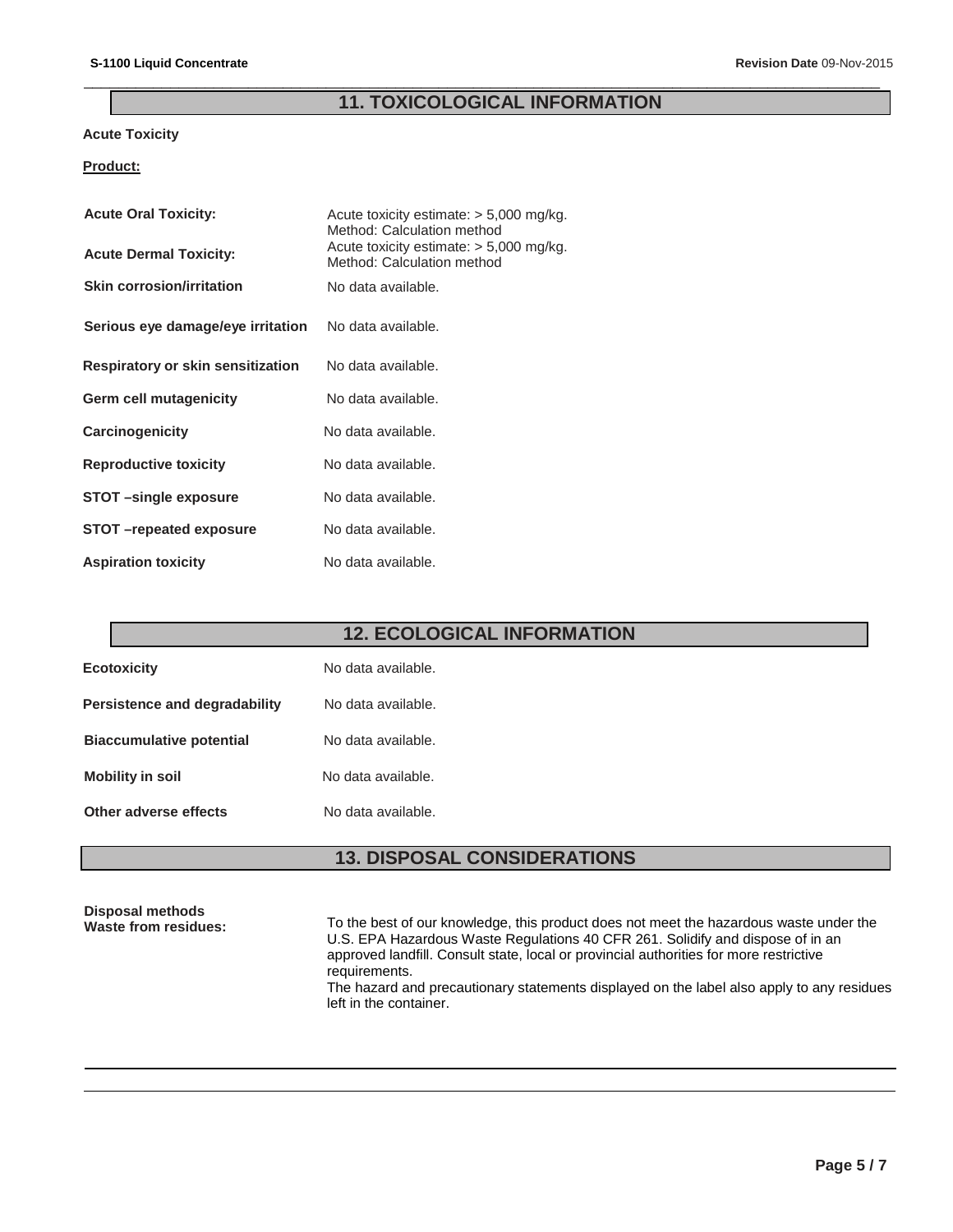### \_\_\_\_\_\_\_\_\_\_\_\_\_\_\_\_\_\_\_\_\_\_\_\_\_\_\_\_\_\_\_\_\_\_\_\_\_\_\_\_\_\_\_\_\_\_\_\_\_\_\_\_\_\_\_\_\_\_\_\_\_\_\_\_\_\_\_\_\_\_\_\_\_\_\_\_\_\_\_\_\_\_\_\_\_\_\_\_\_\_\_\_ **14. TRANSPORT INFORMATION**

| DOT<br><b>Proper Shipping Name</b><br><b>Hazard Class</b> | <b>NOT REGULATED</b><br><b>NON REGULATED</b><br>N/A |
|-----------------------------------------------------------|-----------------------------------------------------|
| TDG                                                       | Not regulated                                       |
| <b>MEX</b>                                                | Not regulated                                       |
| <b>ICAO</b>                                               | Not regulated                                       |
| <b>IATA</b>                                               | Not regulated                                       |
| <b>Proper Shipping Name</b>                               | <b>NON REGULATED</b>                                |
| <b>Hazard Class</b>                                       | N/A                                                 |
| <b>IMDG/IMO</b>                                           | Not regulated                                       |
| <b>Hazard Class</b>                                       | N/A                                                 |
| RID                                                       | Not regulated                                       |
| ADR                                                       | Not regulated                                       |
| ADN                                                       | Not regulated                                       |

# **15. REGULATORY INFORMATION**

### **International Inventories**

| <b>TSCA</b>                                        | Complies                                                                                                                         |
|----------------------------------------------------|----------------------------------------------------------------------------------------------------------------------------------|
| <b>DSL</b>                                         | All components are listed either on the DSL or NDSL.                                                                             |
| <b>REACH</b>                                       | Not in compliance with the inventory                                                                                             |
| <b>AICS</b>                                        | On the inventory, or in compliance with the inventory                                                                            |
| <b>NZIoC</b>                                       | Not in compliance with the inventory                                                                                             |
| <b>ENCS</b>                                        | On the inventory, or in compliance with the inventory                                                                            |
| <b>KECI</b>                                        | On the inventory, or in compliance with the inventory                                                                            |
| <b>PICCS</b>                                       | On the inventory, or in compliance with the inventory                                                                            |
| <b>IECSC</b>                                       | On the inventory, or in compliance with the inventory                                                                            |
| <b>TWINV</b>                                       | On the inventory, or in compliance with the inventory                                                                            |
|                                                    | Inventories Legend: TSCA (USA), DSL (Canada), REACH (Europe), AICS (Australia). NZIOC (New Zealand), ENCS (Japan), KECI (Korea), |
| PICCS (Philippines), IECSC (China0, TWINV (Taiwan) |                                                                                                                                  |

| SARA 311/312 Hazards:       |                                                                                                                                  | No SARA hazards                                                          |  |
|-----------------------------|----------------------------------------------------------------------------------------------------------------------------------|--------------------------------------------------------------------------|--|
| <b>SARA 302:</b>            |                                                                                                                                  | No chemicals in this material are subject to the reporting requirements. |  |
| <b>SARA 313:</b>            | This material does not contain any chemical components with known CAS numbers that exceed the threshold<br>(DeMinimis) report.   |                                                                          |  |
| <b>Clean Air Act:</b>       | This product does not contain any hazardous air pollutants (HAP), as defined by the U.S. Clean Air Act Section<br>12 (40 CFR 61) |                                                                          |  |
| <b>US State Regulations</b> |                                                                                                                                  |                                                                          |  |

\_\_\_\_\_\_\_\_\_\_\_\_\_\_\_\_\_\_\_\_\_\_\_\_\_\_\_\_\_\_\_\_\_\_\_\_\_\_\_\_\_\_\_\_\_\_\_\_\_\_\_\_\_\_\_\_\_\_\_\_\_\_\_\_\_\_\_\_\_\_\_\_\_\_\_\_\_\_\_\_\_\_\_\_\_\_\_\_\_\_\_\_

# **California Proposition 65**

This product does not contain any Proposition 65 chemicals.